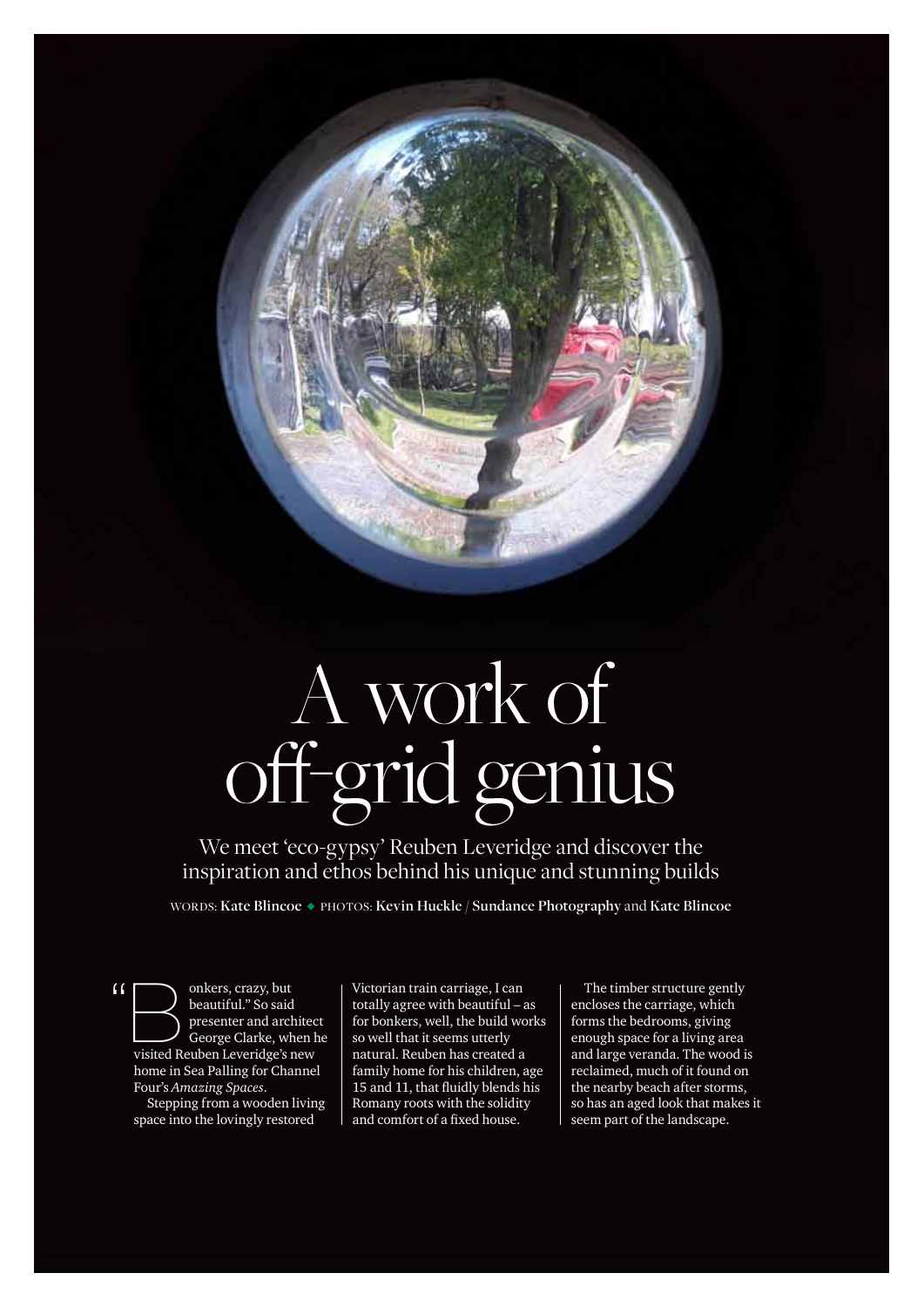# amazing norfolk home

"This is about family," explained Reuben, "As the children have grown, they've needed their own space, and caravan-living just wasn't working any more. This way, we have shared family areas, but they also have privacy."

The project is highly ecofriendly and sustainable. The family live off-grid with their electricity coming from solar and wind power. Two types of turbine are needed, to make the most of the erratic gusty wind blowing off the coast. Heating is provided by the wood burner, and rain water is harvested and filtered for drinking. Inside, the furnishings are pre-loved, this was important to Reuben; "We live in such a disposable culture and our mending mentality has been lost. I've wanted to find new life for



Ten green bottles... filling a window space

old, forgotten or broken items."

When you realise that Reuben undertook this project himself, with not much more than a pencil and a chainsaw, and no formal plans, then it is even more remarkable. Unlike many builds that are televised, he didn't have a set budget. Reuben focused instead on acquiring materials

for free or very little and on using his own labour, with the help of friends.

Reuben's second project was no less ambitious. The site of his home was previously owned by Anglian Water and featured a disused 1950s water-sewage treatment plant, which most of us would have looked at as a redundant structure to be removed. Not Reuben. He immediately recognised that it would make a brilliant space for a communal area that he calls the uni-dome.

The low, circular brick structure with an attractive cedar shingle roof is entered by a hobbit door. I was spellbound; part of the building is underground, the low external profile belying the space inside. In here, unconstrained by the necessities



## left

Through one of the 'portholes' the domed glass of a washing machine door

#### below

Inside the dome with its incredible cedar-tiled roof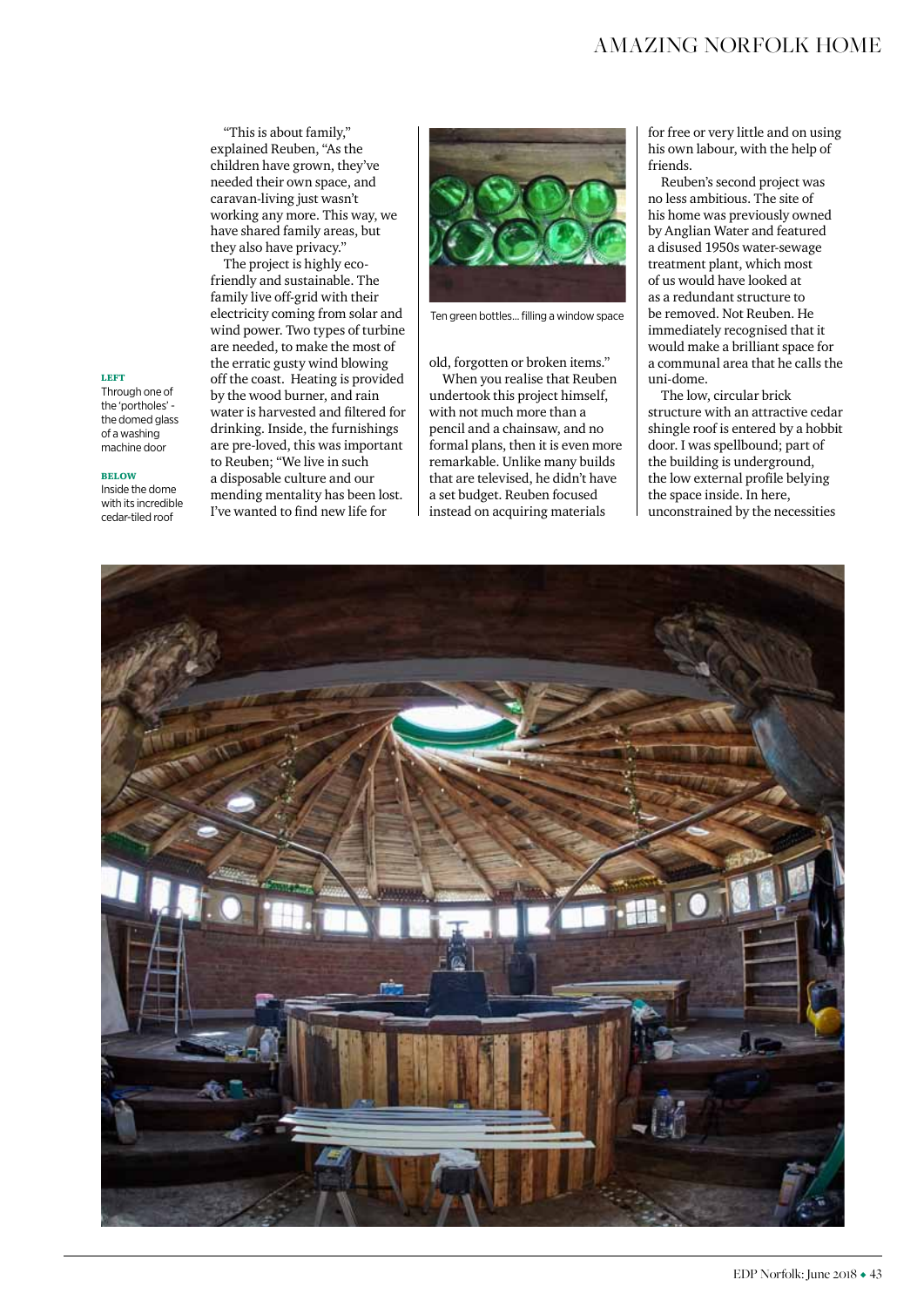

*"Try and fight the culture that is all about a bigger house and car. It just traps you into a lifestyle that costs money and won't make you happy."*